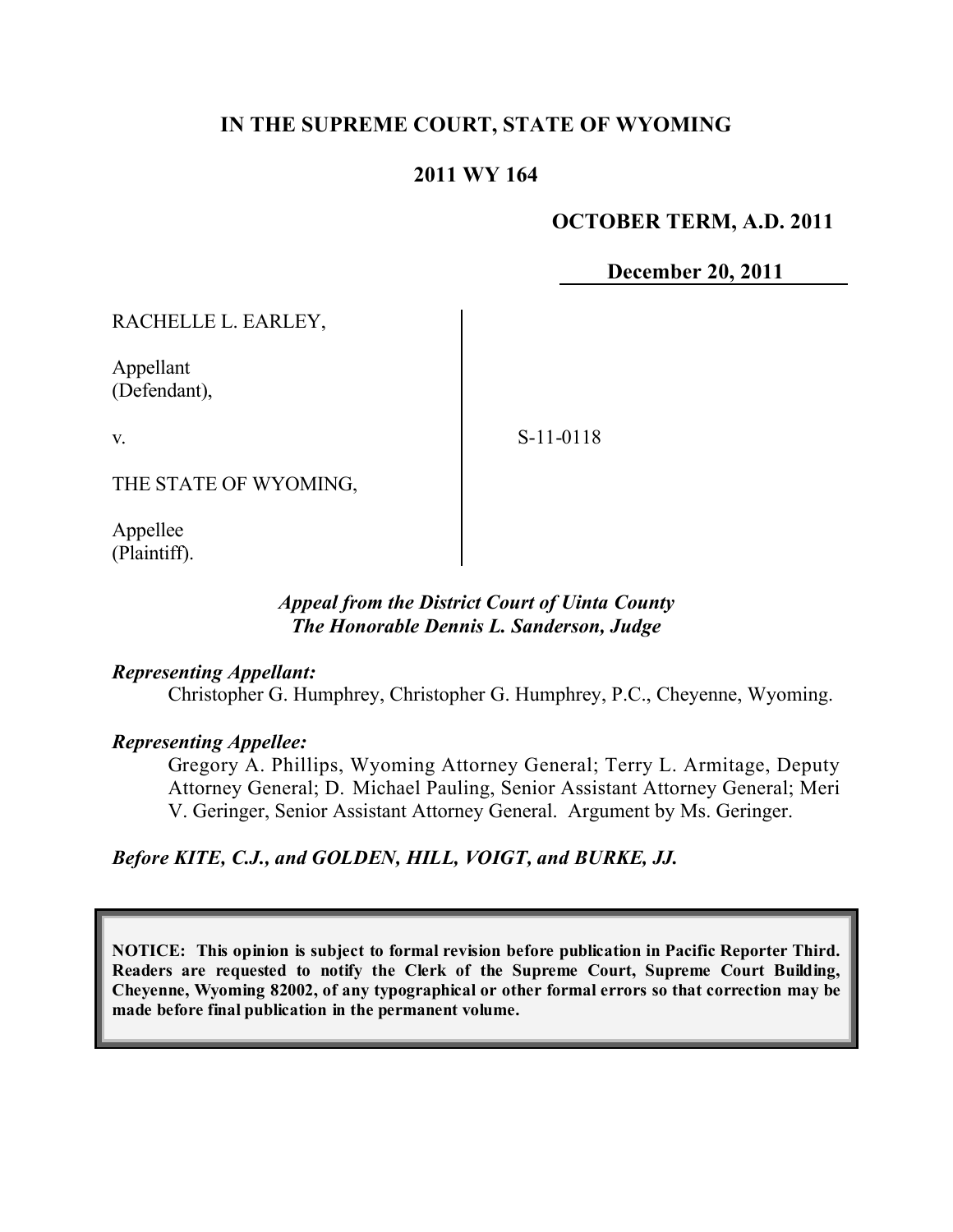## **VOIGT, Justice.**

[¶1] The appellant was acquitted of conspiracy to deliver a controlled substance, but convicted of accessory before the fact to delivery of a controlled substance. The former occurred via the granting of a defense motion for judgment of acquittal made at the close of the State's case, while the latter occurred via jury verdict. In this appeal, the appellant challenges the district court's joinder of her case with that of a co-defendant, she claims error in the district court's handling of issues concerning the cross-examination of a particular witness, and she questions the sufficiency of the evidence.<sup>1</sup> Finding no error, we affirm.

#### **ISSUES**

[¶2] 1. Did the district court abuse its discretion in granting the State's motion to join appellant's case with that of her co-defendant?

2. Did the district court abuse its discretion in limiting cross-examination of a witness, in admonishing the co-defendant's counsel in that regard, and in giving the jury a curative instruction?

3. Was the verdict supported by sufficient evidence?

# **FACTS**

[¶3] The essential facts of this case were very recently set forth in detail in *Garner v. State*, 2011 WY 156, ¶¶ 3-8, 264 P.3d 811, 814-16 (Wyo. 2011), and we will not repeat them here at length. Suffice it to say that the appellant's co-defendant was charged with one count of conspiracy to deliver a controlled substance, and two counts of delivery of a controlled substance. The appellant was charged with a similar conspiracy count, and with being an accessory before the fact to one of the controlled substance deliveries. *Id*. at ¶ 4, at 815. Like the appellant, her co-defendant moved for judgment of acquittal, which motion was granted as to the conspiracy charge. *Id.* at  $\llbracket 8$ , at 816. The jury convicted the co-defendant of both deliveries. *Id*.

 <sup>1</sup> The appellant mischaracterizes her first stated issue as whether the district court erred in denying her motion to sever her trial from that of her co-defendant. The record clearly indicates that she did not move for severance; rather, the State moved for joinder.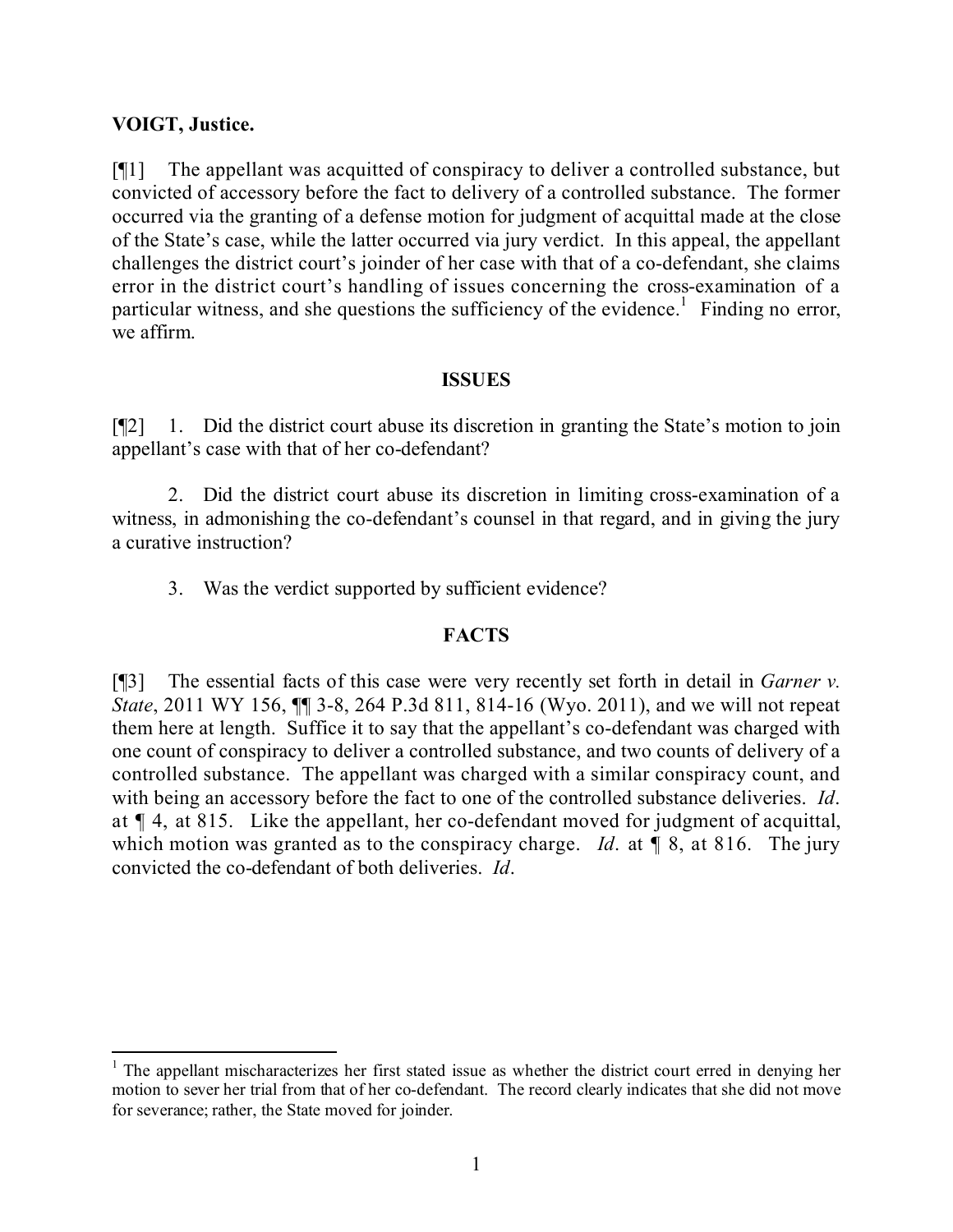#### **DISCUSSION**

# *Did the district court abuse its discretion in granting the State's motion to join appellant's case with that of her co-defendant?*

[¶4] W.R.Cr.P. 8(b), which governs the joinder of defendants, reads as follows:

(b) *Joinder of defendants.* – Two or more defendants may be charged in the same citation, indictment or information if they are alleged to have participated in the same act or transaction, or in the same series of acts or transactions constituting an offense or offenses. Such defendants may be charged in one or more counts together, or separately, and all of the defendants need not be charged in each count.

[¶5] In turn, W.R.Cr.P. 13 provides that, where defendants could have been joined in one indictment, information, or citation, they may be tried jointly. Nearly forty years ago, we interpreted these rules as favoring joint trials "unless there are compelling reasons for separate trials." *Linn v. State*, 505 P.2d 1270, 1274 (Wyo. 1973). We went on to say:

> "Joint trials of persons charged together with committing the same offense or with being accessory to its commission are the rule, rather than the exception. There is a substantial public interest in this procedure. It expedites the administration of justice, reduces the congestion of trial dockets, conserves judicial time, lessens the burden upon citizens who must sacrifice both time and money to serve upon juries, and avoids the necessity of recalling witnesses who would otherwise be called upon to testify only once."

*Id*. (quoting *Parker v. United States*, 404 F.2d 1193, 1196 (9th Cir. 1968), *cert. denied*, 394 U.S. 1004, 89 S.Ct. 1602, 22 L.Ed.2d 782 (1969)).

[¶6] "The joinder of cases for trial is within the discretion of the district court, and we do not fault or adjust the trial court's ruling unless an abuse of discretion is clearly shown, together with prejudice resulting from that abuse of discretion." *Hernandez v. State*, 2001 WY 70, ¶ 8, 28 P.3d 17, 20 (Wyo. 2001). The appellant has the burden of showing prejudice by the joinder. *Id*. Prejudice results from joinder if the defendant is deprived of a fair trial. *Mitchell v. State*, 982 P.2d 717, 723 (Wyo. 1999). Severance,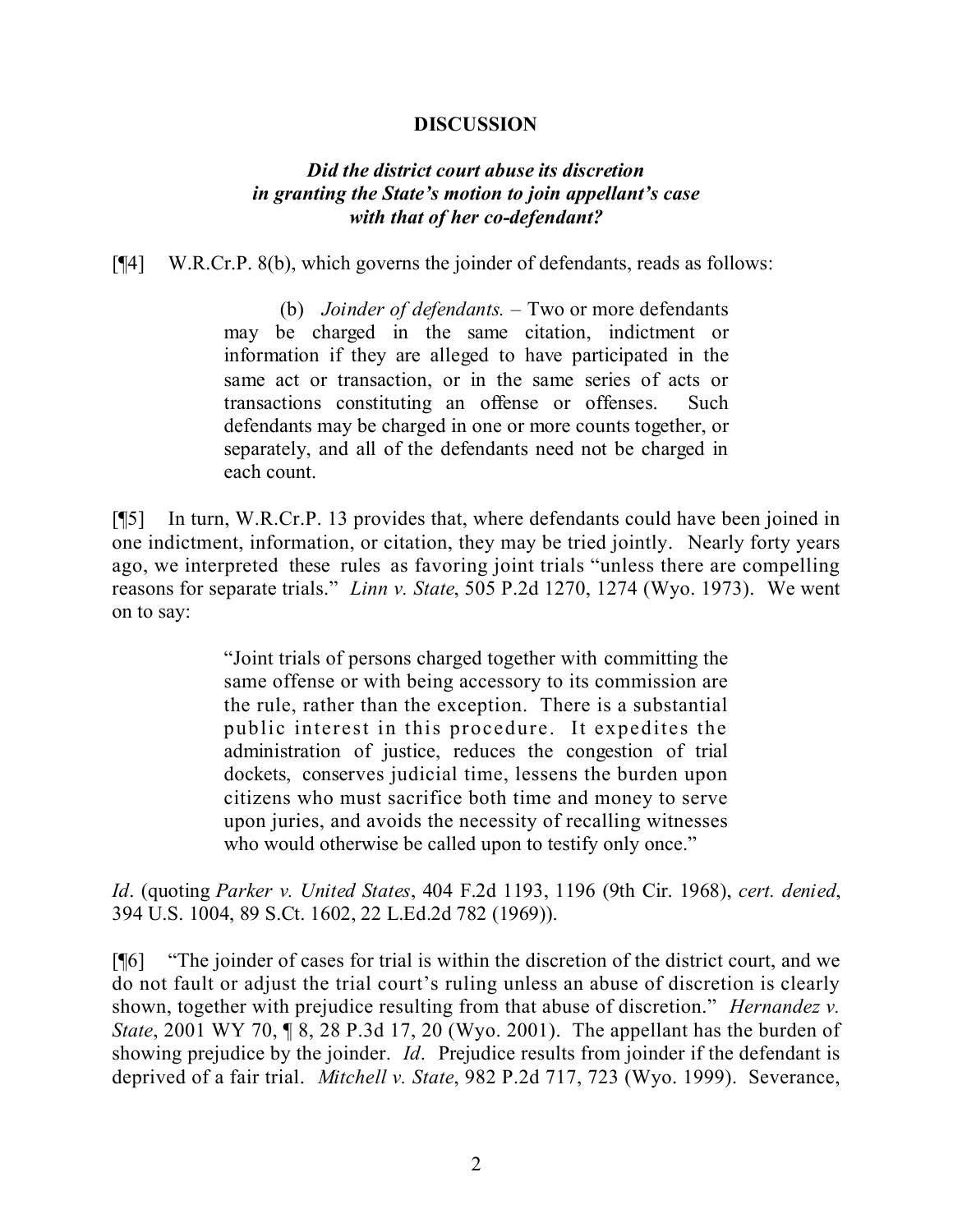rather than joinder, is proper where the jury could not be expected to compartmentalize the evidence as it relates to separate defendants. *Lee v. State*, 653 P.2d 1388, 1390 (Wyo. 1982).

[¶7] In the instant case, the State filed a motion to join the two cases for trial. The appellant filed a response in which she argued that any evidence introduced to prove any crime against Garner that went beyond the single incident with which she was charged "would be irrelevant, have no proper purpose, have no probative value regarding the charges against her, and be unduly prejudicial." The district court heard the motion on December 16, 2010, about a month before trial. After listening to the arguments of counsel, and conducting some independent research of its own, the district court orally concluded that joinder was appropriate, for several reasons: (1) the mere possibility of prejudice was not sufficient to defeat joinder; (2) the claim of a better chance of acquittal if tried separately was not sufficient to defeat joinder; (3) the evidence of the separate crimes was simple and distinct, thereby enabling the jury to compartmentalize the evidence as it applied to each crime; and (4) the evidence was such that a limiting instruction would suffice, rather than severance.<sup>2</sup> In a written order granting joinder filed shortly after the hearing, the district court emphasized the fact that the evidence related to the separate charges was sufficiently separate and distinct as to each that any potential prejudice could be addressed in jury instructions.

[¶ 8] In appealing this issue, the appellant relies upon the two-part test for appropriate joinder set forth by this Court in *Duke v. State*, 2004 WY 120, ¶ 43, 99 P.3d 928, 945 (Wyo. 2004) (quoting *Dorador v. State*, 768 P.2d 1049, 1052 (Wyo. 1989)):

> The first is whether the evidence relating to the similar offenses charged would be admissible in a separate trial of each offense. *Tabor* [*v. State*], 616 P.2d [1282,] 1284 [(Wyo. 1980)]. If the evidence would be admissible, there is no prejudice. If the evidence would not be admissible in separate trials, the trial court should then determine whether the evidence of each crime is "simple and distinct." *Drew v. United States*, 331 F.2d 85, 91 (D.C.Cir. 1964). Stated differently, the second consideration is whether the evidence relating to the separate offenses would be so complicated that the jury could not reasonably be expected to separate them and evaluate the evidence properly and individually on each separate charge. *Pote v. State*, 695 P.2d 617 (Wyo. 1985).

  $2$  The district court, in reviewing legal precedent, mentioned several other factors that courts may consider, but those other factors are not pertinent given the facts of this particular case.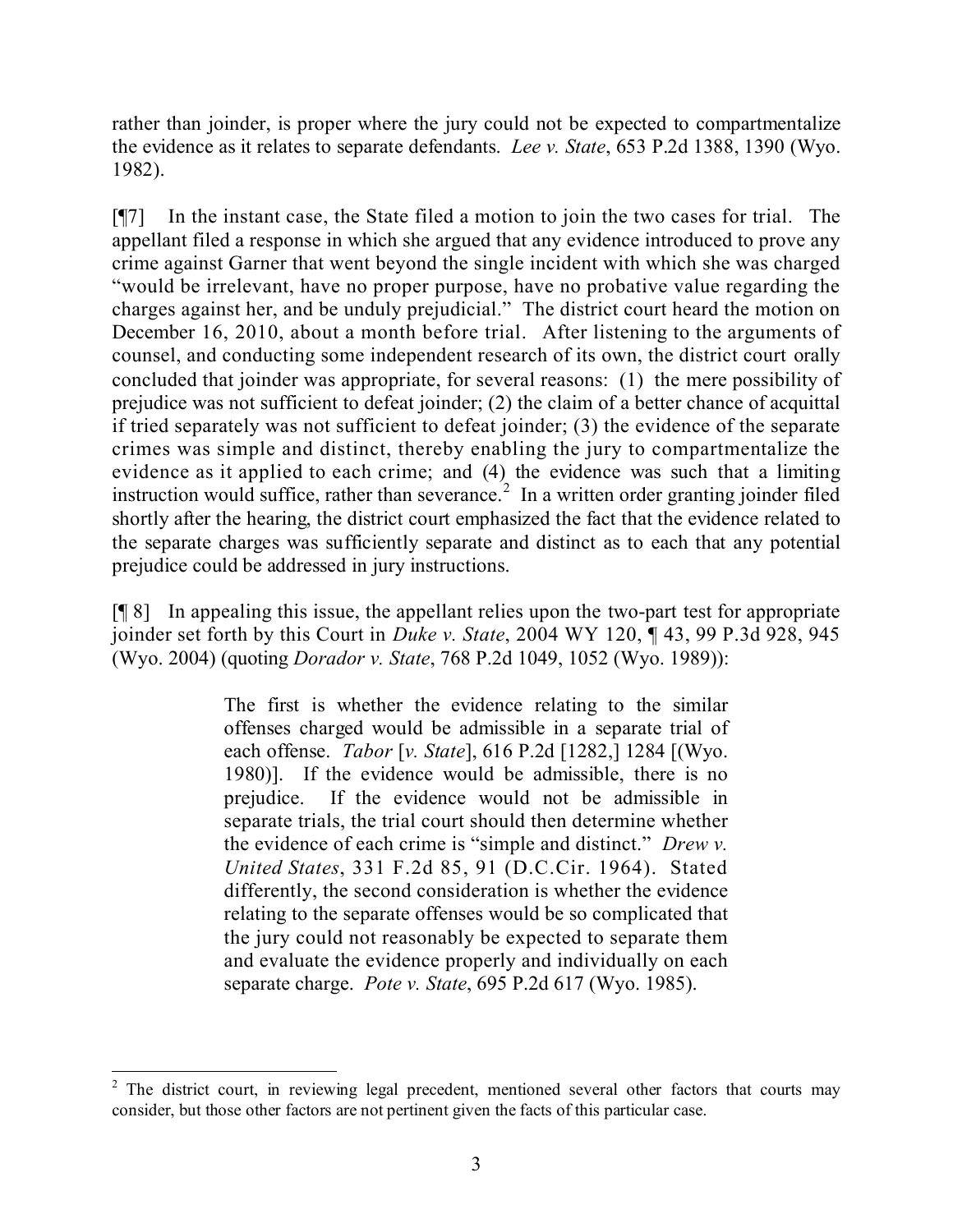[¶9] Applying this test, the appellant contends that she was prejudiced because much of the evidence presented by the State related only to a separate transaction involving her co-defendant, but not involving her, and to the broader conspiracy alleged against the codefendant. While we agree with the appellant that much of the evidence admitted at trial would not have been admissible against her in a separate trial, we do not agree with her that admission of this evidence prejudiced her. The district court was correct that the evidence was clearly separable and distinct as it related to the two defendants, that the jury was properly instructed to consider the evidence of each crime separately, and that the jury readily could compartmentalize the evidence in that regard.

[¶10] All of the evidence pertaining to the first controlled substance delivery was relevant and admissible to prove the appellant was an accessory before the fact to that crime, but was also relevant and admissible to the conspiracy charge. The evidence related to the second controlled substance delivery, as well as the evidence of the codefendant's participation in other deliveries or attempted deliveries, was relevant and admissible to the conspiracy charge against the appellant. To the extent that any of that evidence did not implicate the appellant, it was readily separable by the jury as being evidence only against the co-defendant. For instance, it was apparent from the evidence, and the State did not try to argue otherwise, that the appellant was not involved in the text messaging that set up the second delivery, nor was she involved in the delivery, itself, which was a "controlled buy" involving the Division of Criminal Investigation and a confidential informant. This case is quite similar to *Hernandez v. State*, 2001 WY 70, ¶ 8, 28 P.3d 17, 19-20 (Wyo. 2001), where we found joinder appropriate, even though Hernandez was charged with only one count of unlawful delivery of a controlled substance, while his co-defendant was charged with three such counts.

[¶11] We assume that juries follow the court's instructions. *Marquez v. State*, 12 P.3d 711, 717 (Wyo. 2000); *Burke v. State*, 746 P.2d 852, 857 (Wyo. 1987). In the instant case, the jury was given Instruction No. 13, which reads as follows:

> There are two defendants in this case. Each count of each Information in this case charges a crime against one of the defendants. Each count, and any evidence pertaining to it, must be considered separately by the jury. You must give separate and individual consideration to each charge against each defendant. The fact that you find one of the defendants guilty or not guilty of one of the crimes charged must not control your verdict as to any other crime charged against that defendant or against the other defendant.

[¶12] In addition, the three separate elements instructions clearly indicated that the codefendant was charged with two unlawful deliveries, one on June 5, 2009, and one on June 12, 2009, but that the appellant was charged only with accessory before the fact to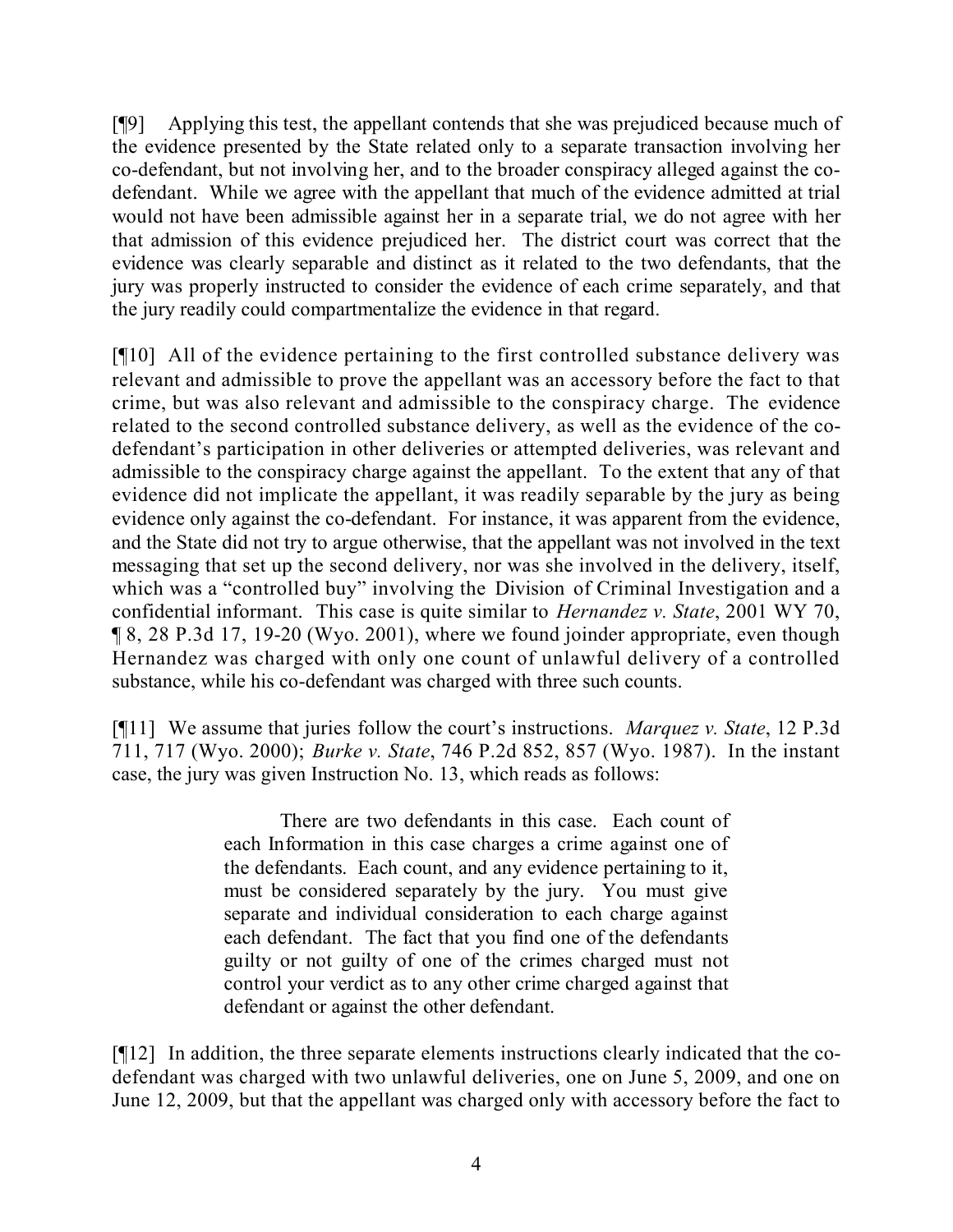the unlawful delivery on June 5, 2009. Under these circumstances, we cannot say that the district court abused its discretion in granting the State's motion for joinder.

# *Did the district court abuse its discretion in limiting cross-examination of a witness, in admonishing the co-defendant's counsel in that regard, and in giving the jury a curative instruction?*

[¶13] We examined this precise issue in detail in *Garner*, 2011 WY 156, ¶¶ 6-18, 264 P.3d at 815-20, where we concluded that the district court had not abused its discretion in limiting cross-examination, in admonishing counsel, or in giving the curative instruction.<sup>3</sup> Nothing in the appellant's current argument convinces us that we were wrong in *Garner*, so we will once again affirm the district court on this issue.

# *Was the verdict supported by sufficient evidence?*

[¶14] We will apply the following standard of review:

When reviewing a sufficiency of the evidence claim in a criminal case, we must determine whether a rational trier of fact could find the essential elements of the crime were proven beyond a reasonable doubt. We do not consider conflicting evidence presented by the unsuccessful party, and afford every favorable inference which may be reasonably and fairly drawn from the successful party's evidence. We have consistently held that it is the jury's responsibility to resolve conflicts in the evidence. We will not substitute our judgment for that of the jury [and] our only duty is to determine whether a quorum of reasonable and rational individuals would, or even could, have come to the same result as the jury actually did.

*Breazeale v. State*, 2011 WY 10, ¶ 13, 245 P.3d 834, 839 (Wyo. 2011) (quoting *Masias v. State*, 2010 WY 81, ¶ 8, 233 P.3d 944, 947 (Wyo. 2010)).

[¶15] The appellant was charged with being an accessory before the fact to the unlawful delivery of a controlled substance, methamphetamine. The elements of that crime are formed from a combination of the elements of Wyo. Stat. Ann. § 6-1-201(a) (LexisNexis 2011) and Wyo. Stat. Ann. § 35-7-1031(a) (LexisNexis 2011). The district court

 <sup>3</sup> Briefly stated, the difficulty arose when counsel for the co-defendant attempted to question the confidential informant about the involvement of her sixteen-year-old son in controlled substance deliveries.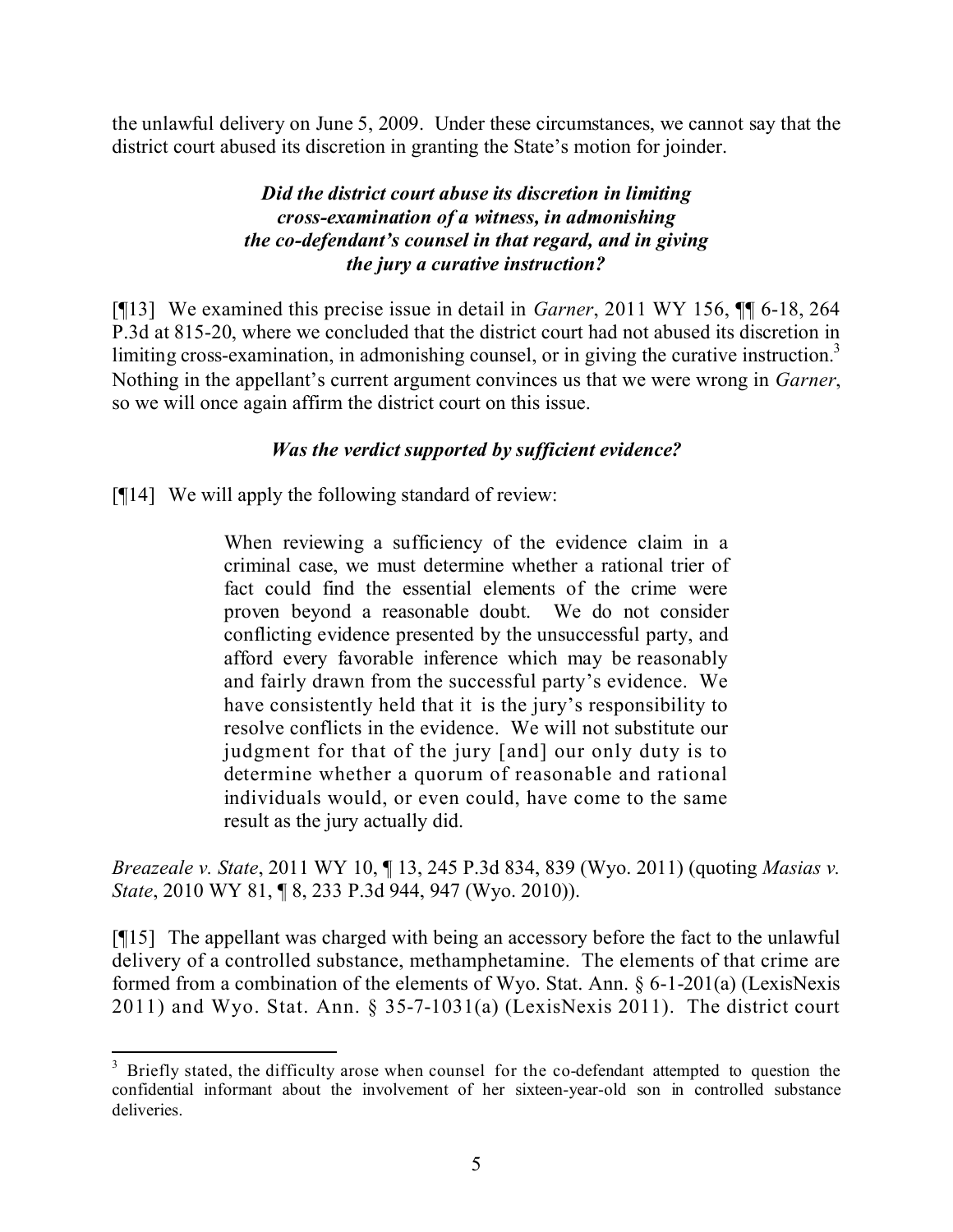instructed the jury as to the elements of being an accessory before the fact, as charged in this case, in Instruction No. 16, which reads in pertinent part as follows:

- 1. On or about the 5th day of June, 2009;
- 2. In Uinta County, Wyoming;
- 3. The Defendant, RACHELLE L. EARLEY;

4. Knowingly aided Mark J. Garner in the commission of the crime of delivery of a controlled substance, Methamphetamine.

. . . .

In turn, "delivery of a controlled substance" was defined for the jury in Instruction No. 17:

Wyoming Statute provides:

"Deliver" or "delivery" means the actual, constructive, or attempted transfer from one person to another of a controlled substance, whether or not there is an agency relationship.

Methamphetamine is a controlled substance.

[¶16] "We have identified the basic elements of the crime of accessory before the fact as being (1) someone committed the underlying felony; and (2) the defendant participated in that crime." *Yellowbear v. State*, 2008 WY 4, ¶ 54, 174 P.3d 1270, 1291 (Wyo. 2008) (citing *Hawkes v. State*, 626 P.2d 1041, 1044 (Wyo. 1981)). Consistent with that description of the crime, the district court instructed the jury as follows in Instruction No.  $18<sup>°</sup>$ 

> It is not necessary that the defendant, Rachelle L. Earley, personally did every act necessary to constitute the crime of delivery of a controlled substance, Methamphetamine. It is enough if, acting with intention that the crime be committed, she knowingly aided someone else to commit the crime of Delivery of Methamphetamine.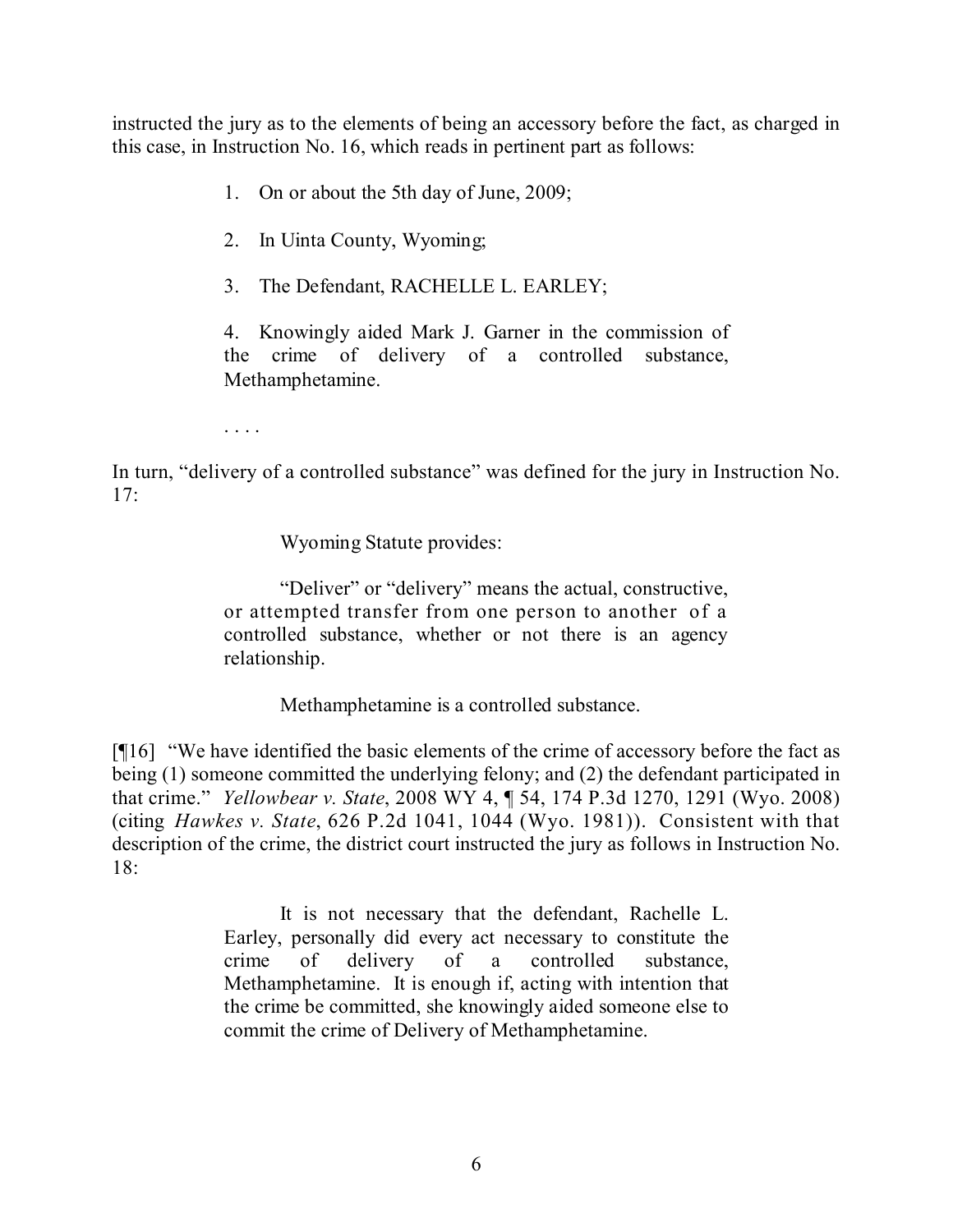[¶17] The jury also received Instruction No. 19:

Merely being present at the scene of a crime or merely knowing that a crime is being committed or is about to be committed is not sufficient conduct for the jury to find that the defendant was an accessory before the fact to that crime. The State must prove that the defendant knowingly associated herself with the crime in some way as a participant – someone who wanted the crime to be committed – and not as a mere spectator.

[¶18] In her brief, the appellant constructs the following story from the evidence adduced at trial: Through telephone calls and text messages, the confidential informant (the C.I.) arranged to buy methamphetamine from Mark Garner at the appellant's house. When the C.I. arrived, the appellant was sitting on a bed while Garner and R.D., the man who had answered the door when the C.I. arrived, searched the floor for the methamphetamine. The appellant was not aiding in the search, but at some point she "found" the methamphetamine on her person and handed it to Garner, who sold it to the C.I. The appellant contends that there was no evidence that she gave the drugs to Garner knowing he intended to sell them to the C.I., so she should not have been found guilty of knowingly aiding in the delivery. She bolsters this conclusion by referring to the testimony of R.D., who said that he did not hear Garner and the appellant discuss the sale before the C.I. arrived. In short, it is the appellant's position that her mere presence at the scene of the crime was not sufficient evidence to support her conviction.

[¶19] In rebutting this argument, the State focuses on portions of the evidence from which the jury reasonably could have inferred the guilty knowledge necessary for conviction. To begin with, the text messages used to set up the delivery were sent by Garner on a cell phone he shared with the appellant. The delivery took place at the appellant's house, in the appellant's presence. While Garner and R.D. searched for the "missing" methamphetamine, the appellant took it from her pocket and hid it in her brassiere, indicating to the C.I. at the same time not to tell the men she had the drugs.<sup>4</sup> The appellant then told Garner she had "found it," and handed the drugs to Garner, who immediately used a nearby set of scales to weigh out a portion of the drugs and sell it to the C.I. Beyond those physical facts, the C.I. testified that, upon arriving at the house, she told the appellant she was there "getting meth for my sister."

[¶20] The appellant's primary contention is that she successfully challenged the C.I.'s credibility, especially in regard to the focal question of whether the appellant knew the

 <sup>4</sup> The record does little to explain this brief charade other than to suggest that the appellant may have been hiding the methamphetamine because she and Garner had "had a fight."